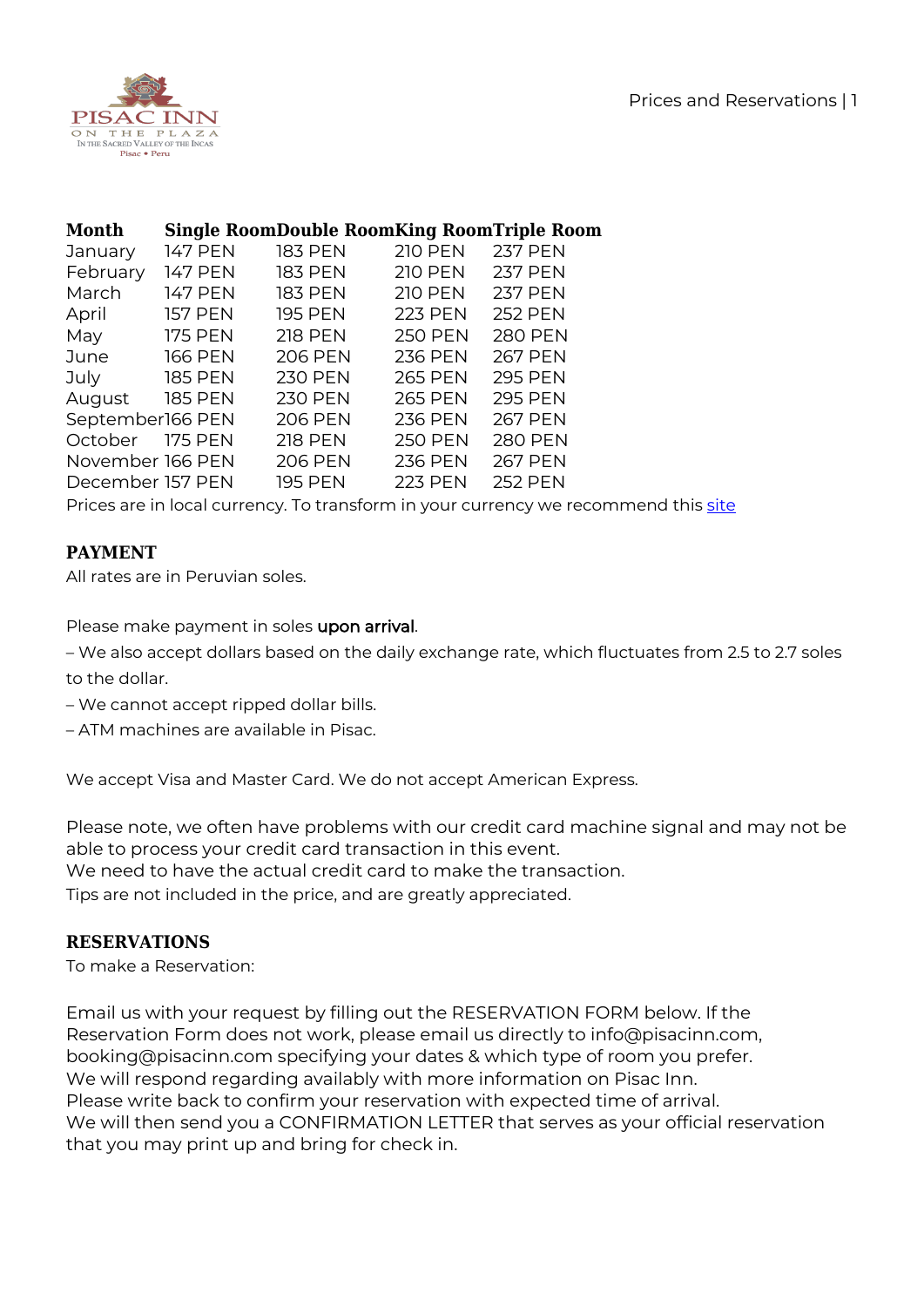

If you have a change of plans please let us know as soon as possible. Because our reservations are not prepaid we rely on your word. No shows hurt our small business greatly. Thank you for your consideration.

Reservation Form:

- Name
- Room Preference (drop down select: single, double, triple)
- Address
- City
- State / Province
- Country
- Zip Code
- Telephone (country code, area code/city code, number)
- Arrival Date (dropdown day, month year)
- Departure Date (dropdown day, month year)
- Email
- Email confirm
- Comment

### **Terms & Conditions**

Check in noon / Check out 10 am

Children three and under are free of charge when sharing a bed with parents.

### **CANCELLATIONS & REFUNDS**

If a traveler must leave Pisac Inn for any reason whatsoever, we will do our best to give refunds, but we cannot assure this refund. No refunds are guaranteed for any unused portions of a reservation. Pisac Inn reserves the right to cancel any reservation because of good faith concerns with respect to the safety, health or welfare of the guests. If Pisac Inn cancels a reservation you will receive a full refund of monies paid to Pisac Inn, and we will do our best to assist you in securing a reservation elsewhere. BASIS OF RATES All prices and fares are quoted in Peruvian soles. The actual prices are valid from April 2013 to March 2014. The rates are based on current tariffs and are subject to change due to unforeseen circumstances. While we will do everything possible to maintain listed prices, if it is necessary to levy a surcharge up to 10%, we reserve the right to do so with notification prior to arrival.

### **RESPONSIBILITY**

To ensure ethical behavior toward local ecosystems and peoples, Pisac Inn selects qualified staff, tour guides, transportation service providers and other suppliers of services connected to Pisac